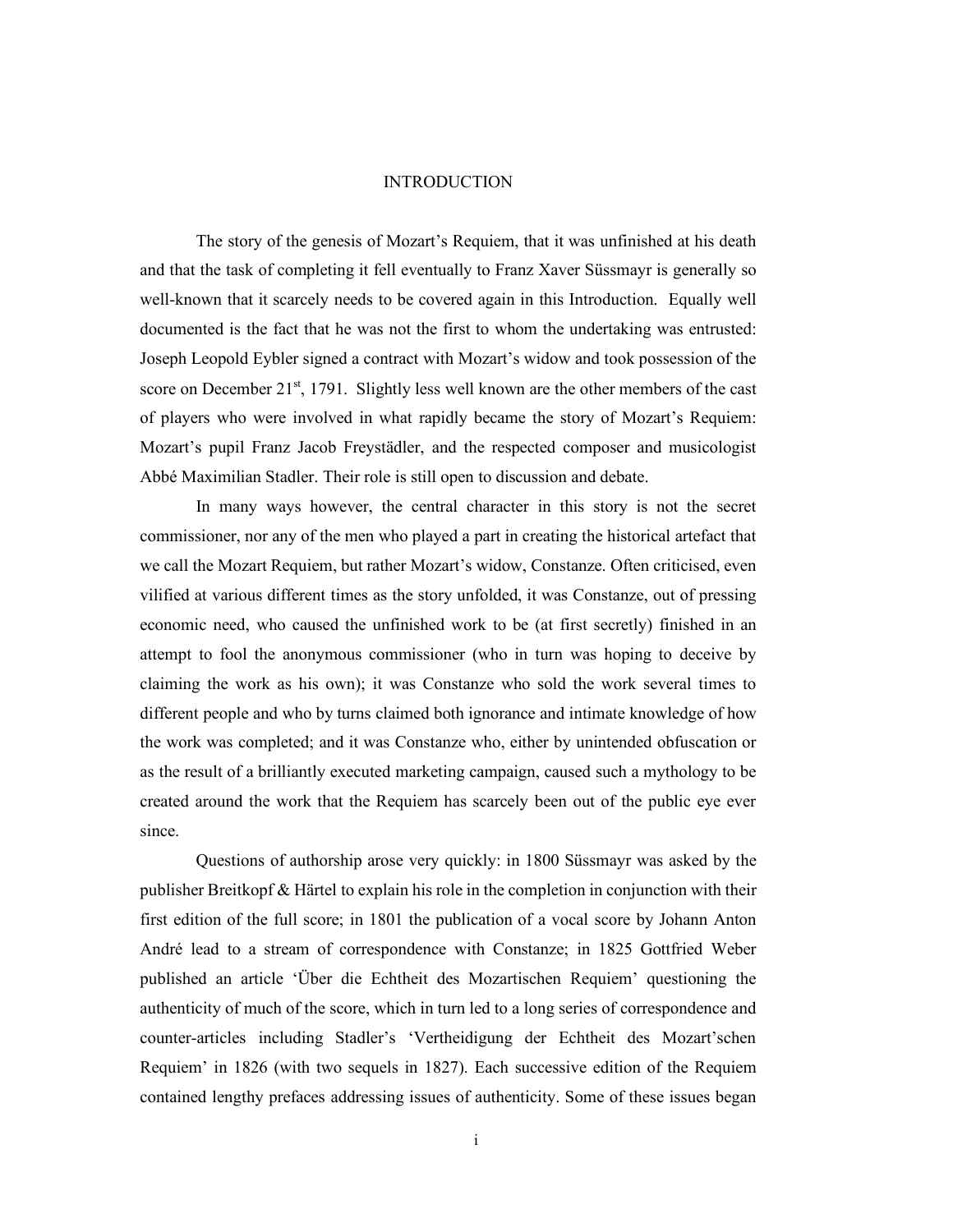to be resolved as the originals of Mozart's autograph began to trickle in to the Imperial Library in Vienna during the 1830s and become available for examination. But with the deaths of Constanze in 1842 and Joseph Eybler in 1846, direct links with the work's creators were irretrievably broken.

At this point, writing on the Requiem necessarily entered a different phase, and the debate began to focus almost exclusively on Süssmayr's contributions, which by then had almost fifty years of performance history. In his 1877 edition of the Requiem, Johannes Brahms—who took a lifelong interest in Mozart and was considered a Mozart scholar in his day—continued the previous practice of using 'M' and 'S' to distinguish between Mozart's autographs and Süssmayr's contributions (based on Stadler's penciled identifications in the autograph), occasionally referring to other additions 'for once better than Süssmayr'.<sup>1</sup> Whilst criticising Süssmayr's technique, Brahms' scholarship limited itself to a precise notation of what Mozart had and had not written.<sup>2</sup>

In the early twentieth century the burgeoning field of musicology began to look beyond the production of the most accurate published scores possible, moving into producing 'performing editions' of works, especially of the Mediaeval and Renaissance periods. These sometimes even required modern editors to supply entire vocal lines where the original part books were missing, based on an understanding of contemporaneous composition practices. The Early Music Movement was well established by the 1950s when Bärenreiter Verlag undertook to publish the Neue Mozart-Ausgabe as a 'historicalcritical edition' offering 'the latest state of philological-musicological procedure as well as practical knowledge.' In contrast to the 1877 Brahms edition, Leopold Nowak's 1965–6 edition of the Requiem shows where changes had already (silently) been made to Süssmayr's notes in earlier editions.<sup>3</sup> Such changes had by this point, of course, almost one hundred and seventy five years of performance history behind them, but this facet of Nowak's edition made explicit what had previously been done tacitly in the background, thereby bringing the poverty of some of Süssmayr's work into sharper focus. Even more importantly, by publishing Eybler's version side by side with Süssmayr's, direct comparisons could be made by musicians who did not have access to the autograph scores: it could now be seen that two composers who knew Mozart at the time of his death and

<sup>1</sup> See Imogen Pascall's essay 'Brahms's view of Mozart' in Robert Pascall *Brahms: Biographical, Documentary and Analytical Studies,* Cambridge University Press, 1983, p. 50

<sup>&</sup>lt;sup>2</sup> Other authors such as Otto Jahn and Hermann Abert also roundly criticised many aspects of Süssmayr's work: their writings and commentaries on their writings are numerous and readily available

<sup>3</sup> See for example the viola part of bar 45 of the *Recordare*, from which Süssmayr's version is removed (p. 57)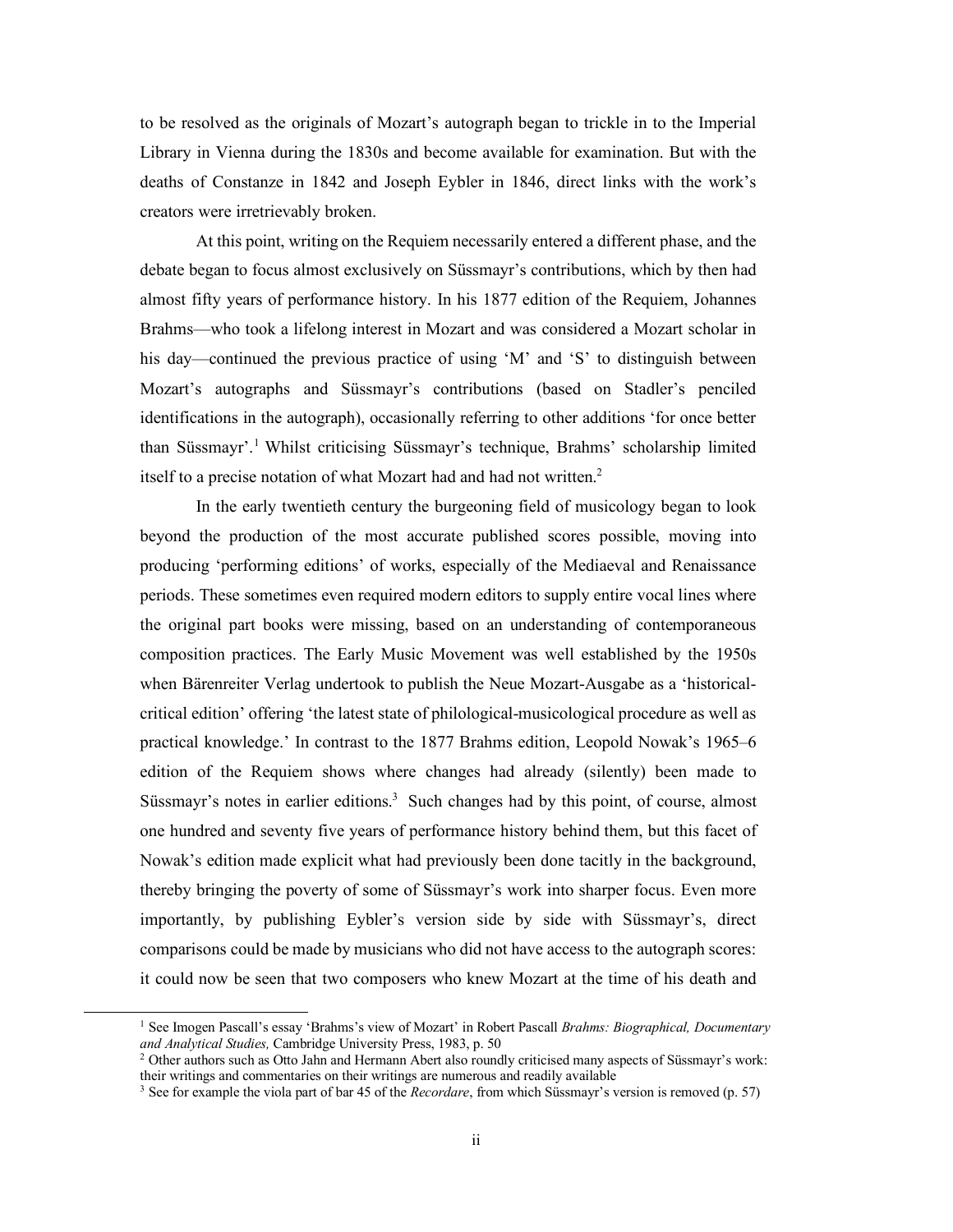who knew his music intimately had come up with different orchestrations, both of which were authentic to the time. The only reason that Süssmayr's work had the performance history and not Eybler's was because Süssmayr either suppressed Eybler's work, or appropriated it without attribution.<sup>4</sup> A question that had not been asked up to that point now presented itself: would a version that replaced Süssmayr's work with Eybler's have the same 'authenticity'? Much has been written on the topic of Mozart's opinions of the relative merits of the two men: on the one hand we have Mozart's testimonial for Eybler as 'a worthy pupil of his famous master Albrechtsberger, a well-grounded composer, equally skilled at chamber music and the church style. . . in short, a young musician such, one can only regret, as so seldom has his equal' <sup>5</sup> versus the many and various welldocumented epithets often he conferred upon Süssmayr.<sup>6</sup> Should this apparent dichotomy be a factor in our evaluation of the work of the two men? Both contributions were written within three months of his death, but neither was sanctioned by Mozart. Would the inclusion of Eybler's work over Süssmayr's make the resultant even more hybrid work less historically 'authentic' (because it has no performance history) or more appropriate because Mozart thought Eybler was the better composer? In the Eybler *vs* Süssmayr debate, should one give the greater weight to the man whose work has the performance history or the man of whose abilities Mozart seems to have had the higher opinion?

To use the example of another late Mozart work for which we cannot know his intentions because the autograph score has been lost, it has not been possible to hear the Clarinet Concerto K.622<sup>7</sup> as it was intended to be performed until recently, with the rise of modern reproductions by instrument makers of the Basset-Clarinet. Now that it is possible to play the concerto on the correct instrument, how does one do so authentically without the autograph score to show us how Mozart intended to use the extra notes at the bottom

l

<sup>4</sup> Safe in the knowledge that, owing to the nature of how the work came about, Eybler could scarcely challenge him publicly because to do so would be to give the lie to Constanze's claim that the work was almost entirely by her husband

 $5$  letter of reference for Eybler written by Mozart on May  $30<sup>th</sup>$ , 1790

<sup>6</sup> The differences in Mozart's opinions of the two men would seem to justify Constanze's choice in selecting Eybler over Süssmayr to complete the Requiem. Another element that may or not have been part of her decision is the possibility that she perceived Süssmayr as being in Salieri's 'camp' as he had been trying quite assiduously to tie his fortunes to those of the Imperial Court composer who was, at the time, more successful than Mozart. Salieri seems at this time to have been harbouring a not inconsiderable grudge as the result of Mozart's success with *Così fan tutte*, a libretto which Salieri himself had abandoned. Also, see David Ian Black, *Mozart and the practice of sacred music 1781–91,* PhD thesis, Harvard, 2007, p. 371–73, concluding 'It seems doubtful that Süssmayr was Mozart's "student" in the way the term is commonly understood.'

<sup>7</sup> written for Anton Stadler and originally intended for Basset-Clarinet (although Mozart only wrote 'für die Clarinette' in the Verzeichnis). It is interesting to note that both Eybler and Süssmayr also compo sed Basset-Clarinet concertos for Stadler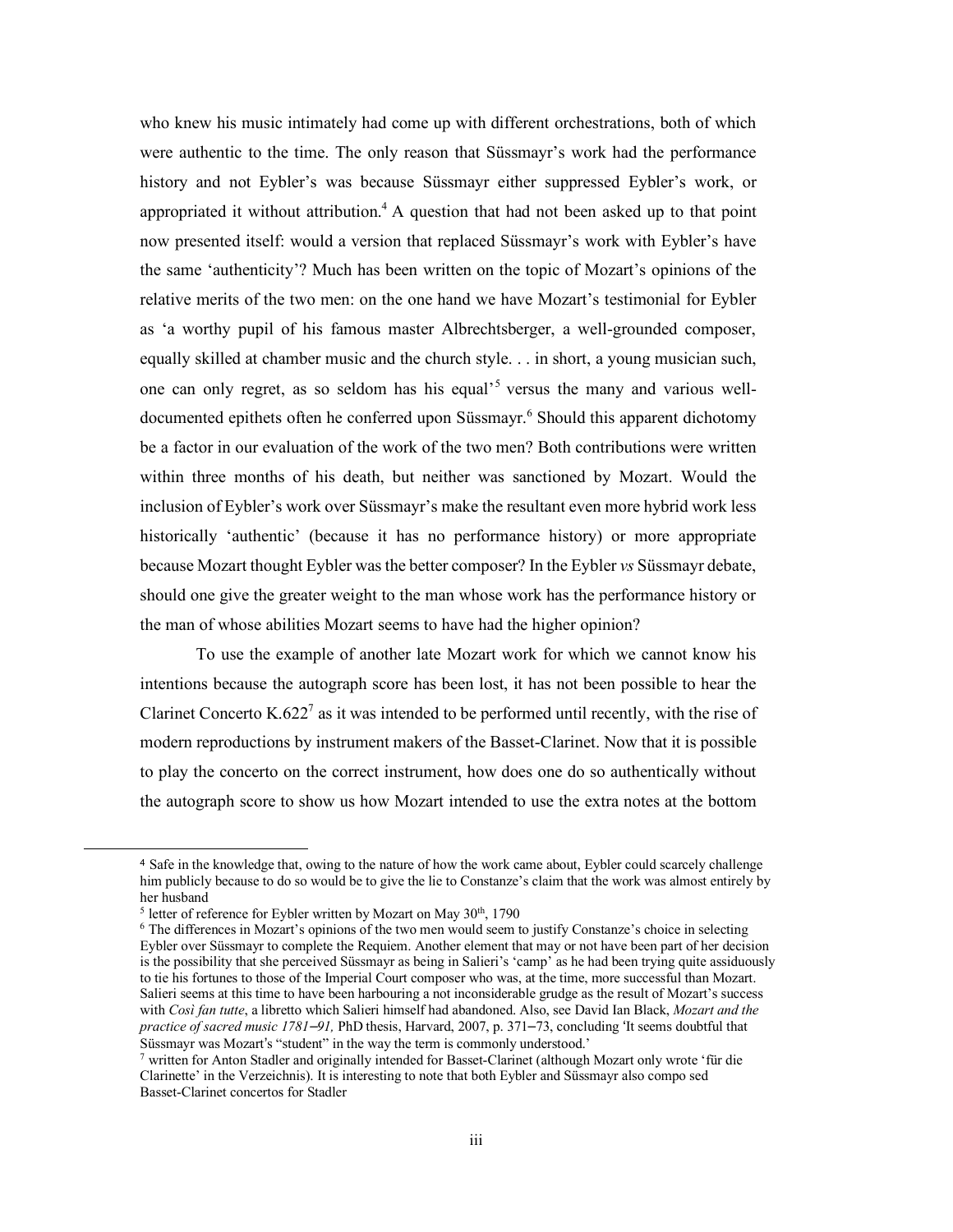of the instrument? How does one weigh two hundred years of performing a version made after Mozart's death in which the solo line has been adapted for a higher instrument which definitely contains notes that Mozart did not write, against the possibility of performing it on the correct instrument but using notes that may or may not be the notes Mozart would have chosen?

Wolfgang Plath's discovery in the early 1960s of a leaf of sketches related to the Requiem (among other works) re-invigorated another debate, whether Süssmayr's completion might have been based upon sketches on the 'Zettelchen'<sup>8</sup> (scraps of paper) that may or may not have been among Mozart's papers when he died. Had sketches related to the Requiem been among them? Many a commentator has attributed the 'ability gap' between the quality of some of the ideas in Süssmayr's work and the poor means of their execution to the existence of such sketches, and much ink has been spilled on both sides of the issue. (This book will spill a little more.) Does the possibility that such sketches might have existed validate Süssmayr's contributions or merely emphasise his poor workmanship?

As far as the sketch debate is concerned, only three things can be stated with some certainty: first, that the Berlin *Skizzenblatt* discovery confirms that in the Requiem Mozart did indeed follow his usual practice of using sketches as he worked through some of the details of the work. Second, that, as a comparison between the sketch related to the *Rex tremendae* and the same passage in the autograph shows, his thinking often evolved between sketch and final execution, which is also consistent with this usual practice.<sup>9</sup> Third, that if such sketches did exist, to throw out Süssmayr's work lock, stock and barrel is also to throw out any vestiges of Mozart's thinking Süssmayr's work might contain. Therefore, the modern editor-completer must examine all of Süssmayr's contributions through the same critical lens quite separately from the possibility of whether those ideas were gleaned from a sketch.

Another important impetus that provided the spark for what has become a small industry of modern edition-completions of the Requiem was Leopold Nowak's 1973 article 'Wer hat die Instrumentalstimmen in der Kyrie-Fuge des Requiem von W.A. Mozart geschrieben?<sup>'10</sup> In this article he proposed that errors of transposition in the basset horns,

<sup>8</sup> as Constanze described them

<sup>9</sup> See Konrad Ulrich, *Mozart's Sketches*, Early Music, Vol, 20, No.1

<sup>10</sup> Mozart Jahrbuch, 1973-4 p. 191-201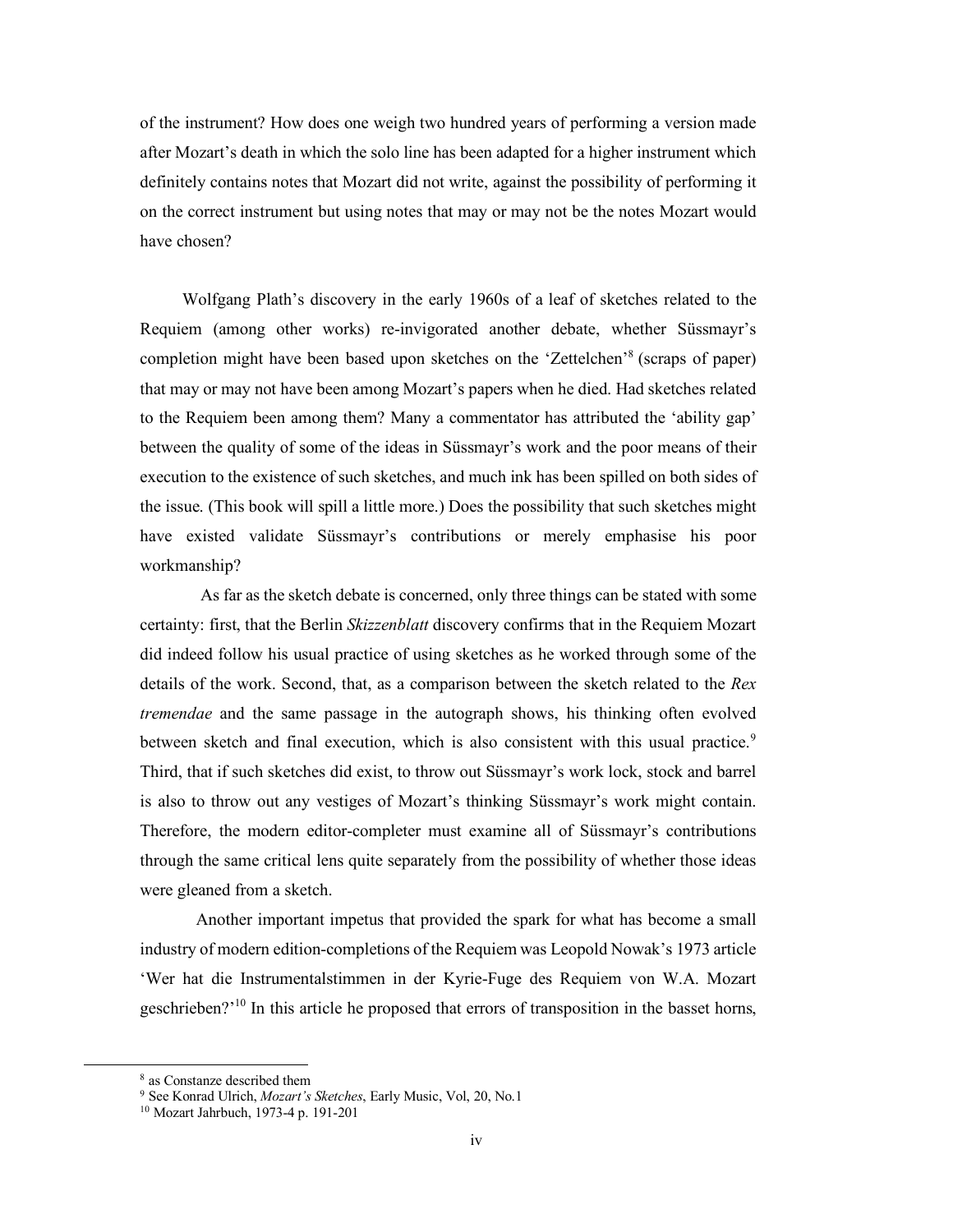combined with certain handwriting traits, made it virtually certain that the task of orchestrating the *Kyrie* fugue was not undertaken by Mozart himself, meaning that the Requiem had been even more incomplete at the time of his death than had previously been believed. Novak proposed that only the trumpet and drum parts had been written into Mozart's autograph by Süssmayr, the errant basset horn parts being provided by Franz Jacob Freystädler.<sup>11</sup> This addition of a third composer to the version that the world had known for almost two hundred years meant that Mozart's Requiem was even more of a hybrid document than had been realised up to that point.

Thus the modern performer is left in a difficult position: on one hand there is the incomplete torso—unperformable as it stands—and on the other a flawed, hybrid document, completed, with or without the aid of the composer's sketches, by a number of musicians all of whom knew the composer well, but whose contributions fall short of the mark. If one of the purposes of scholarship and editorial practice is to achieve as authoritative a performing version as possible, the Requiem presents quite a problem, for how can such divergent sources be accommodated? Correcting obvious slips of the pen; reconciling autograph, first edition and early performing materials; the addition of missing or misplaced dynamics—even filling gaps caused by missing part books—all these tasks are the daily work of editors, yet the resultant hybrid pieces are still considered as authentic to the time of composition, not the time of editing. The incompleteness of the Mozart Requiem presents an even thornier question: on what point of the continuum between error removal and providing new material is a musical work altered to such an extent that it can no longer be considered of its time? Can a modern hybrid ever be an improvement on a rich performance history, however flawed its source?

There are, of course, many ways of answering that question, and the point at which intervention becomes too invasive will vary from person to person. But it is equally true that modern scholars have two significant advantages over the team of musicians that shaped the Mozart Requiem: time for reflection, and the ability to look at all Mozart's music and make considered observations and deductions. In short, while what Mozart might have done will always remain speculation unless more documentary evidence is discovered, with the benefit of hindsight what he would *not* have done is often much less open to question. That said, criticising the quality of Süssmayr's work is one thing, taking

<sup>&</sup>lt;sup>11</sup> an assertion now challenged by scholars such as Michael Lorenz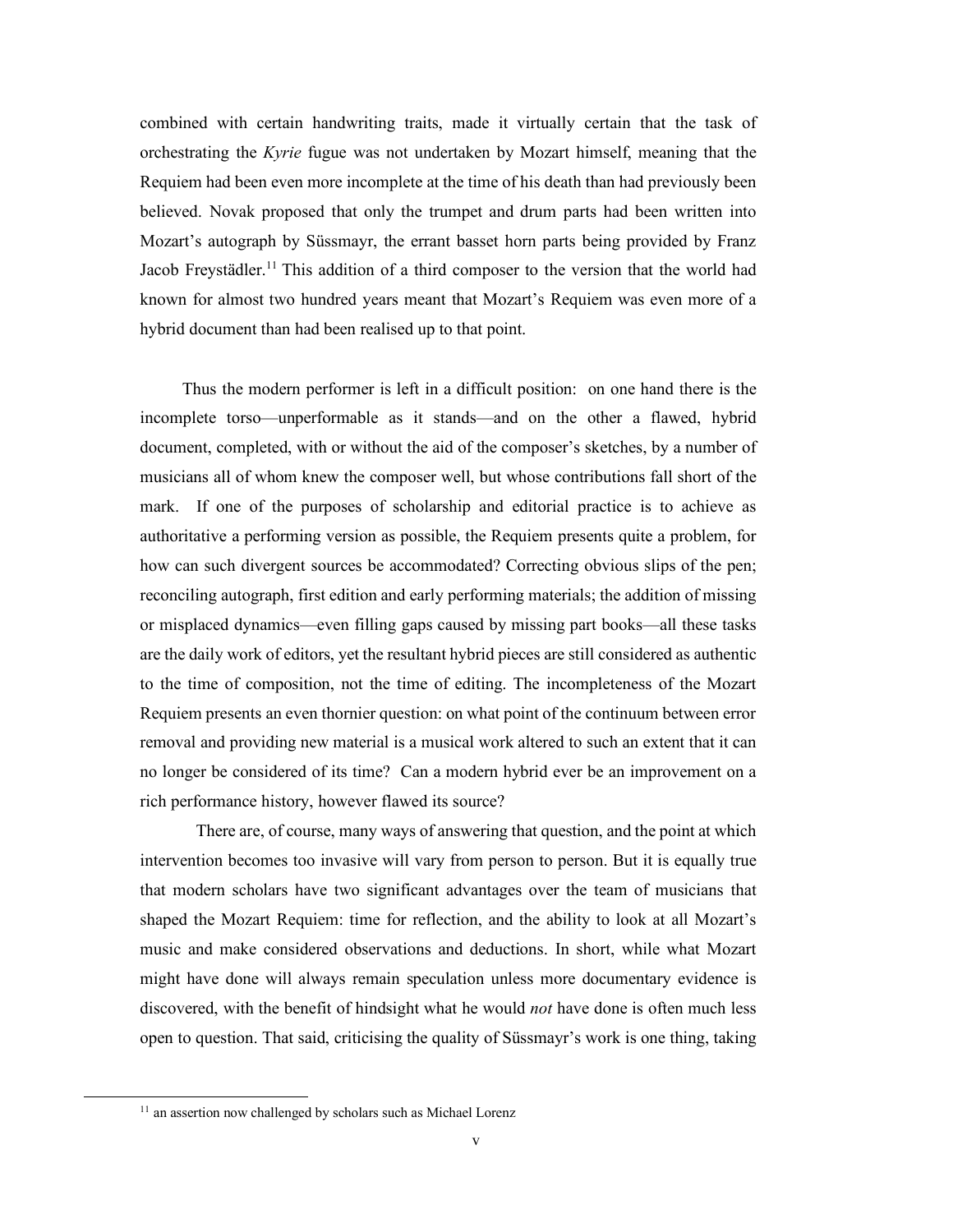the next step and attempting to remedy it is quite another. From one perspective, the decision to cross the boundary of extending the common editorial practice of removing obvious 'typos'—such as the wrong accidentals in the orchestration of the *Kyrie* fugue, or Süssmayr's alteration of Mozart's tenor line from F to E natural in the last quaver of bar 18 of the *Domine Jesu*—to removing the parallel fifths in Süssmayr's *Agnus Dei* is fraught with difficulty. The counterargument believes it is justifiable on the grounds that such imperfections distance us from Mozart just as surely as an obvious 'typo'.

Franz Beyer was the first to take such a step in his ground-breaking edition.<sup>12</sup> Not only did he re-introduce some of Eybler's orchestration, in places he re-wrote Süssmayr's string parts, not limiting himself to error removal but *including what he considered stylistic improvements*. Pandora's box had been opened. Beyer also made changes to the orchestration in areas where Eybler had not worked, and altered Süssmayr's vocal parts where he thought they were contrary to Mozartian practice. On the whole, the changes he made and were designed to be virtually imperceptible to all but those who know the Requiem on a very detailed and deep level. His philosophy was akin to that of a restorer of paintings, and while his approach did step well beyond the usual bounds of editorial practice, his goal was to remove Süssmayr's infelicities so that the listener would be able to discern Mozart's voice more clearly.

Without a doubt, Beyer's boldest change was the addition of six bars of new music at the end of the *Sanctus* fugue, which he introduced as a 'Zweiter Schluss', an alternative ending to replace Süssmayr's (which he gives as the 'Erste Schluss'). Beyer's new ending was designed to 'let these movements come to rest in a more organic manner.<sup>13</sup> This is the first time newly composed material had been added to the work, and marked a radical philosophical departure: while Beyer's general approach respected fully the historicity of what is now referred to as the 'Traditional Version', this insertion of a twentieth century voice, albeit speaking in an eighteenth century language, opened a brand new chapter in Requiem scholarship.

Other editions quickly followed, no doubt emboldened both by Beyer's new approach and the fast approaching Mozart bicentennial in 1991. Richard Maunder, H.C. Robbins Landon, Robert Levin, and Duncan Druce contributed their own versions, which span the gamut from minimally invasive to radical surgery. Both Maunder and Levin include ingenious music based on the Amen sketch from the *Skizzenblatt*; Maunder

l

<sup>12</sup> Edition Kunzelmann, 1971/9

<sup>13</sup> *ibid*, Introduction p. 20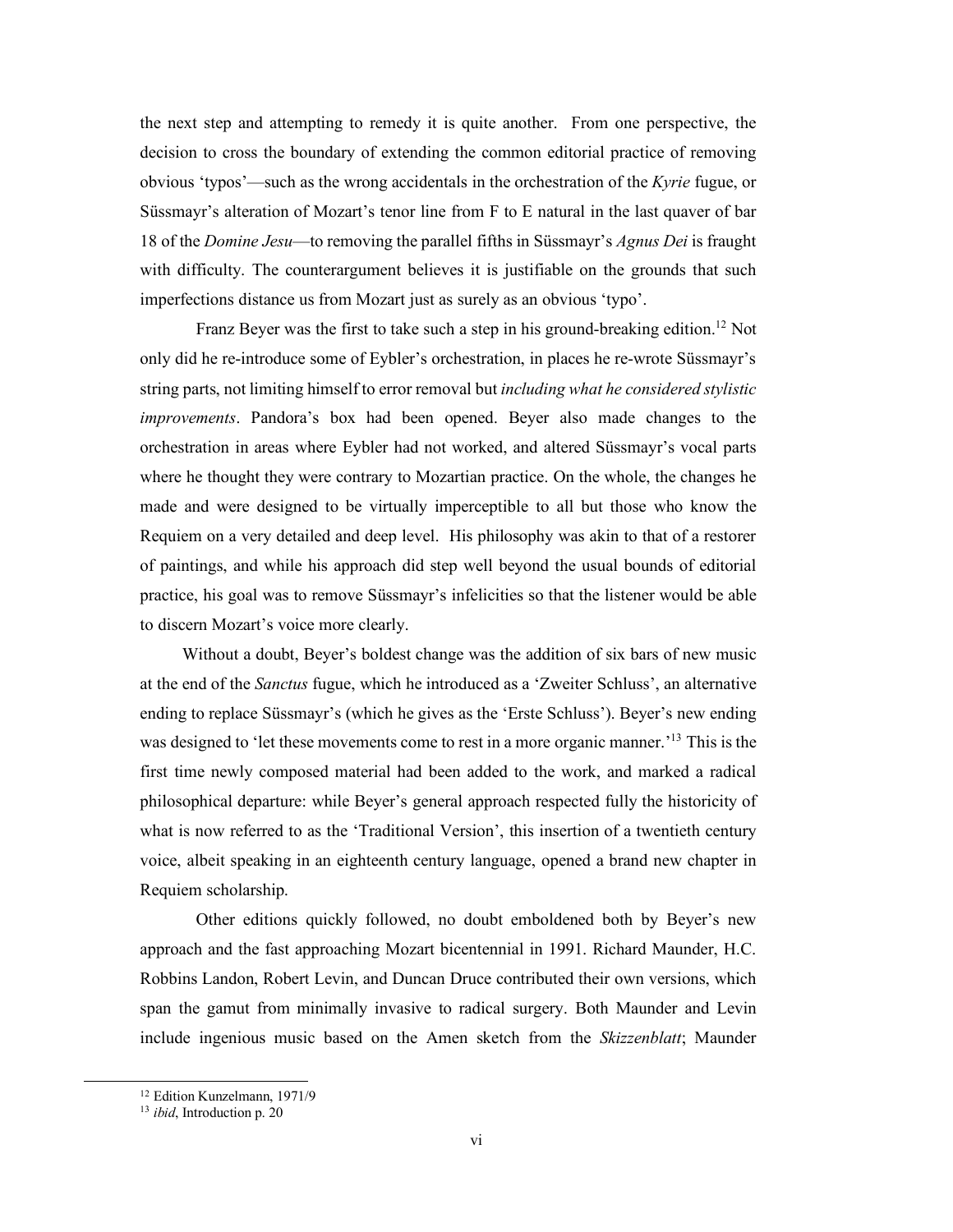excludes the *Sanctus* and *Benedictus*since there is no Mozart autograph for them (including them only in an appendix at the end); Duncan Druce adds a great deal of wonderfully constructed music in many areas, notably the *Benedictus*. With the exception of his *Amen* fugue, and the addition a modulating passage at the end of the *Benedictus* to allow the reprise of the *Osanna* fugue in D major—a solution first proposed in the earliest version of my edition performed in Oxford in 1985—Levin's version follows the traditional version the most closely, staying the nearest to Beyer's philosophy. Long after both the 1991 bicentennial and the  $250<sup>th</sup>$  celebrations in 2006, others have continued to add to the collection, including Claus Klemme, Panczel Tamas, Benjamin-Gunnar Cohrs, the present author, and English composer Michael Finnissy, who says that in his re-construction 'he imagined Mozart in the present day.<sup>'14</sup>

All the post-Beyer versions bump up against a single dilemma, each one coming to a different conclusion: on the one hand is the question 'at what point do alterations to a historical artefact rise to the level that its historicity is debatable?', while on the other the question that might be phrased 'if the goal of modern scholarship is to divine as clearly as possible the composer's original intentions, and if one can be sure from the stylistic analysis of other contemporaneous Mozart works that a mistake in Süssmayr's completion is unthinkable in Mozart, surely it would be contrary to that goal to allow such an error to stand?'

After conducting Beyer's edition with the Oxford Chamber Choir in 1985 (inserting my own expansion of the *Osanna* fugues and a modulation at the end of the *Benedictus*), I was convinced by the latter line of reasoning. I decided to undertake my own edition-completion, while trying at all times to keep at the front of my mind that the "edit or replace as necessary" approach is the thin end of a very thick wedge. If, however, the modern editor-completer sees the task as involving more editing than completing, as more the attempt to bring Süssmayr's work as far as possible within the stylistic and technical parameters of Mozart's autograph and late style than to create *ex nihil*, then that wedge can—and should—remain suitably thin. As Christoph Wolff says, describing Robert Levin's edition: [it] 'criticially evaluates the movements by Süssmayr (Sanctus through Agnus Dei) thus reinforcing their documentary value. Now as ever, I am convinced that the attempt to approach Mozart on the basis of that type of analytical understanding is well worth making, so long as it is fully understood that it is only an attempt and that it will not

<sup>&</sup>lt;sup>14</sup> see http://www.bbc.co.uk/news/uk-england-hampshire-15751924, 16<sup>th</sup> November, 2011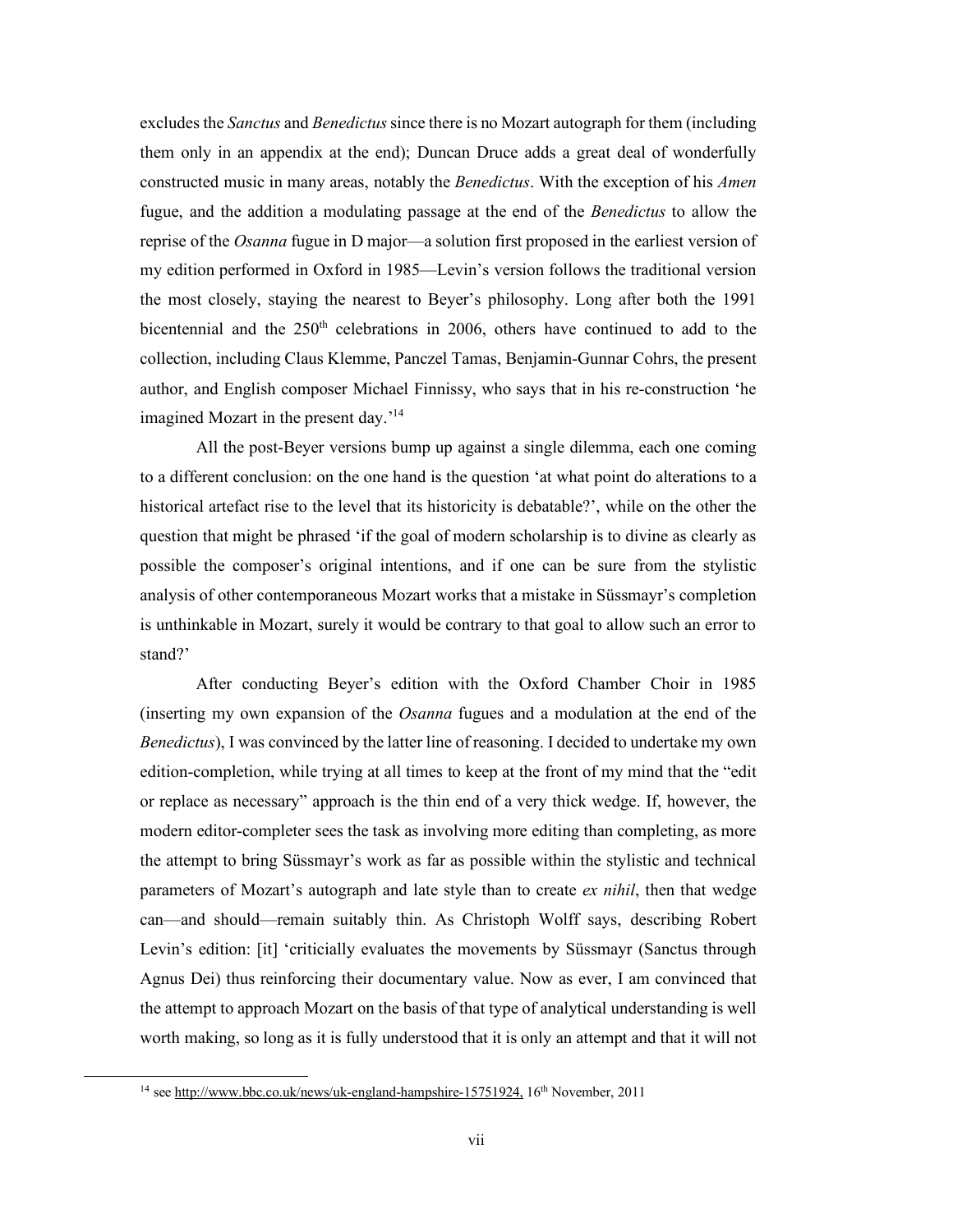be the last.' <sup>15</sup> The analysis, evaluation and—where necessary—correction of Süssmayr's work is of value because, while acknowledging its shortcomings, it respects its historical value. It is, after all, 'the only source that offers the opportunity to discover the ideas that originated with Mozart: basic musical elements, motives, fragments, forms and techniques.' 16

The opposite is also therefore true: 'Rejecting Süssmayr's score out of hand, as has been done, most drastically by Maunder in his edition, means rejecting the chance of preserving what traces there are of Mozart's original material.<sup>'17</sup> In his attempt to purge all Süssmayr from the traditional version and replace it with his own material—based on stylistic arguments that are sometimes cogent, but all too often grounded not in an evenhanded analysis, but rather a desire to exclude based on a highly selective (and occasionally inaccurate) presentation of Mozartian models—Maunder makes drastic changes to a historical artefact. To fill the gaps thus created, he also sometimes makes unwarranted and unfounded assumptions about the structure of the work. For example, there is simply no evidence that Mozart ever even considered re-using the soprano soloist's *Te decet hymnus* plainsong melody in the *Lacrymosa*, in a different key and to transition to a large 'Amen' fugue. While it may be ingenious, and one can commend his command of late eighteenth century style, the result is no less hybrid than the traditional version, with the additional disadvantage of being written two hundred years later.

What is worse, the more structural changes a modern editor-completer makes, the more they run the risk of actually going against what Mozart's intentions may have been. The newly composed material in Duncan Druce's edition—which in some places almost becomes a sort of trope—contains much beautiful and impeccably crafted music in a Mozartian style, but the additions have serious consequences for the overall balance of the work and the relative proportions of the movements. The additions by Michael Finnissy are similarly beautiful, but are perhaps more illuminating of our time than Mozart's.

My edition has been a thirty-year labour of love: its goal is to preserve as much of the traditional version as possible. Wherever it can be shown that the traditional version contains infelicities inconsistent with Mozart's own practice, like Beyer and Levin, I have corrected and adapted in the least obtrusive way I could find. I have used Eybler's instrumentation wherever it was practical, and adapted it where I think greater internal

l

<sup>15</sup> Wolff, *Mozart's Requiem: Historical and Analytical studies, trans. Mary Whittall*, University of California Press, 1994, p. 52, note 131

<sup>16</sup> *ibid*, p.52

<sup>17</sup> *ibid,* p.52